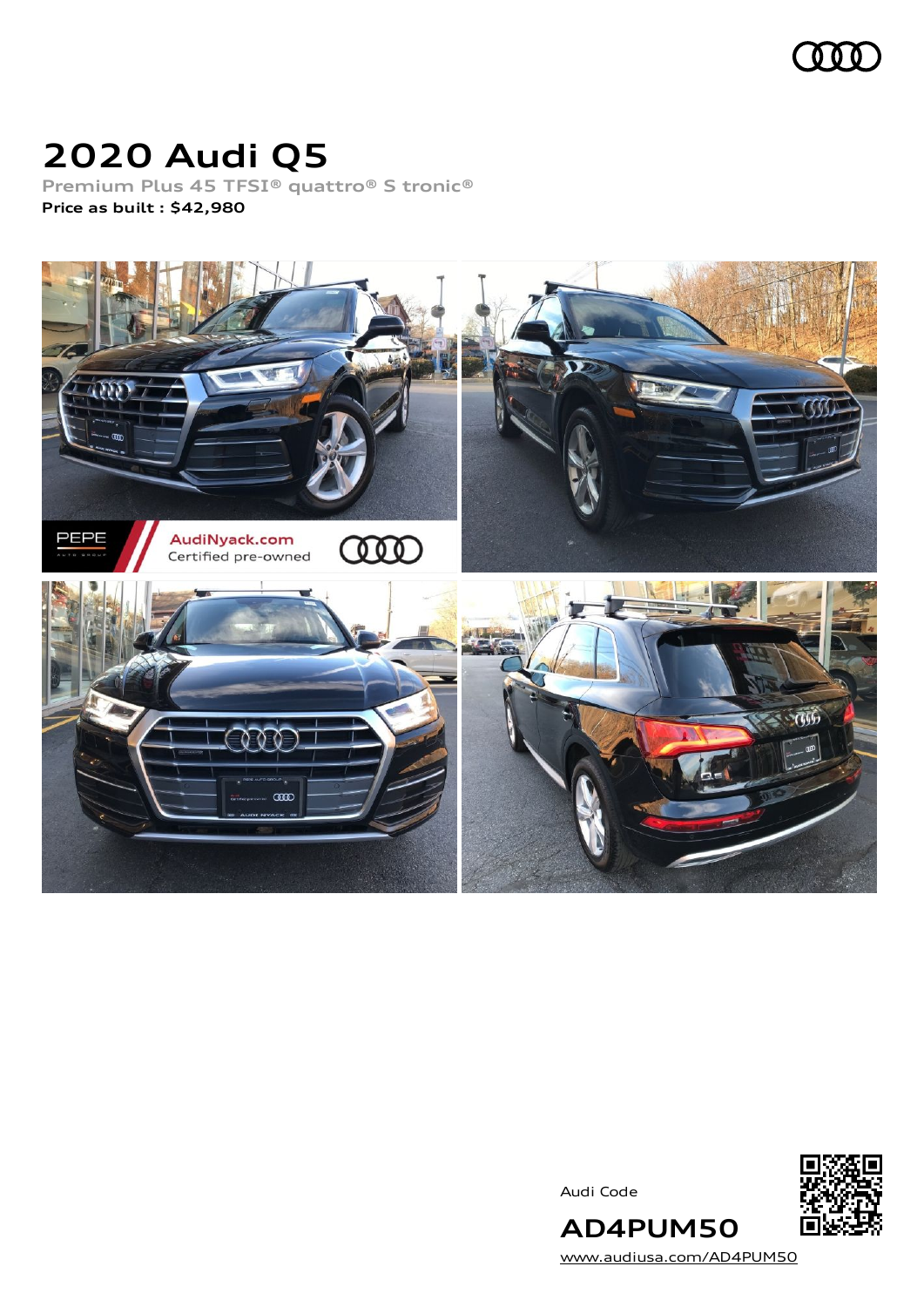## **Summary**

**Audi 2020 Audi Q5** Premium Plus 45 TFSI® quattro® S tronic®

**Price as buil[t](#page-8-0)** \$42,980

### **Exterior colour**

Mythos Black metallic

### **Interior colour**

| Seats     | Black |
|-----------|-------|
| Dashboard | Black |
| Carpet    | Black |
| Headliner | Gray  |

### **Technical Specifications**

| Engine type                  | 2.0-liter four-cylinder                              |
|------------------------------|------------------------------------------------------|
| stroke                       | Displacement/Bore and $1,984/82.5 \times 92.8$ cc/mm |
| Torque                       | 273 lb-ft@rpm                                        |
| Top track speed              | 130 mph mph                                          |
| Acceleration (0 - 60<br>mph) | 5.9 seconds seconds                                  |
| Recommended fuel             | Premium                                              |



#### **Further Information**

| Warranty        |              |
|-----------------|--------------|
|                 | No           |
| Mileage         | 26,259 miles |
| Type of vehicle | Used car     |
|                 |              |

#### **Audi Code** AD4PUM50

**Your configuration on www.audiusa.com** [www.audiusa.com/AD4PUM50](https://www.audiusa.com/AD4PUM50)

**Commission number** 929cdeae0a0e09711eb0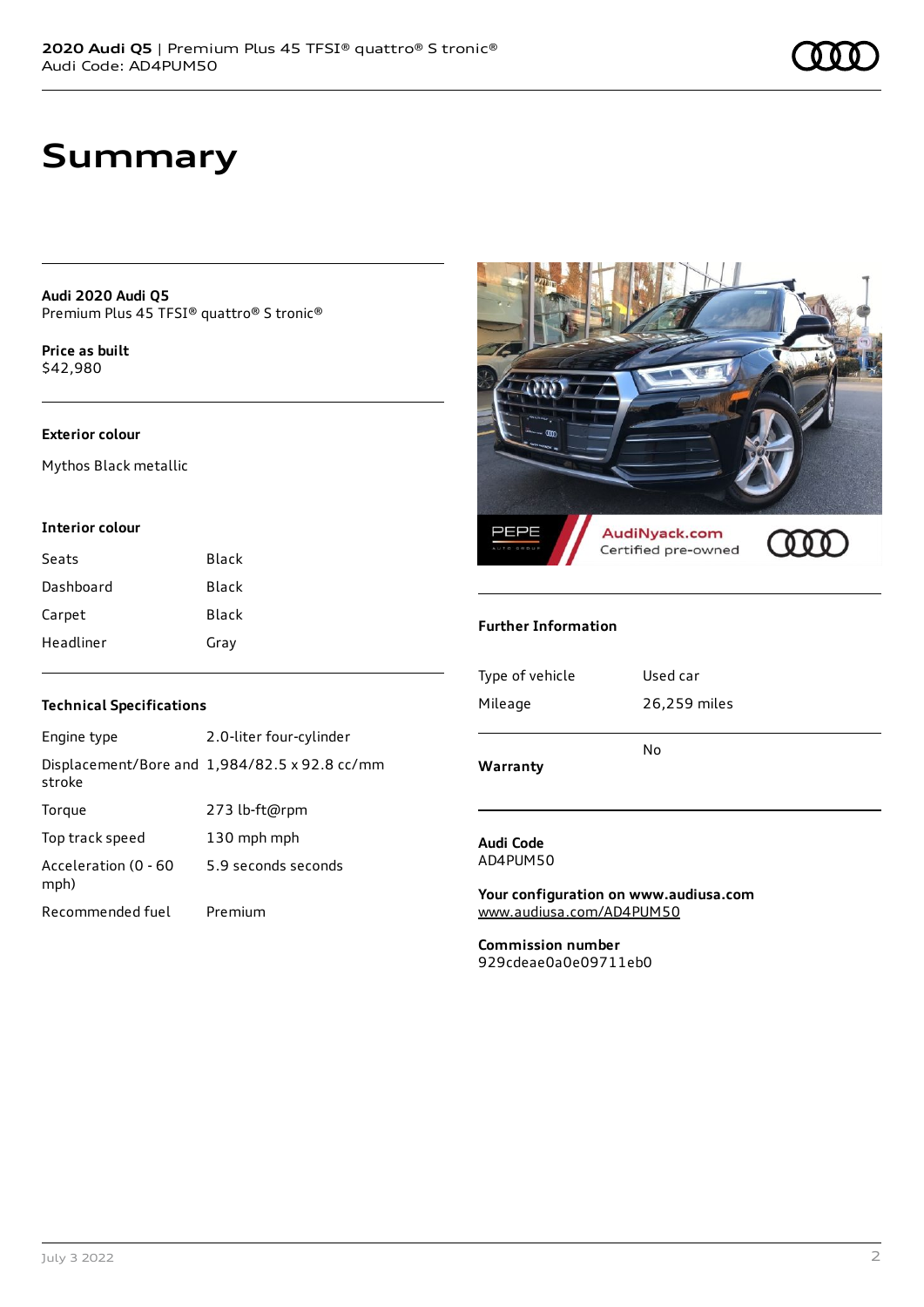

# **Standard features**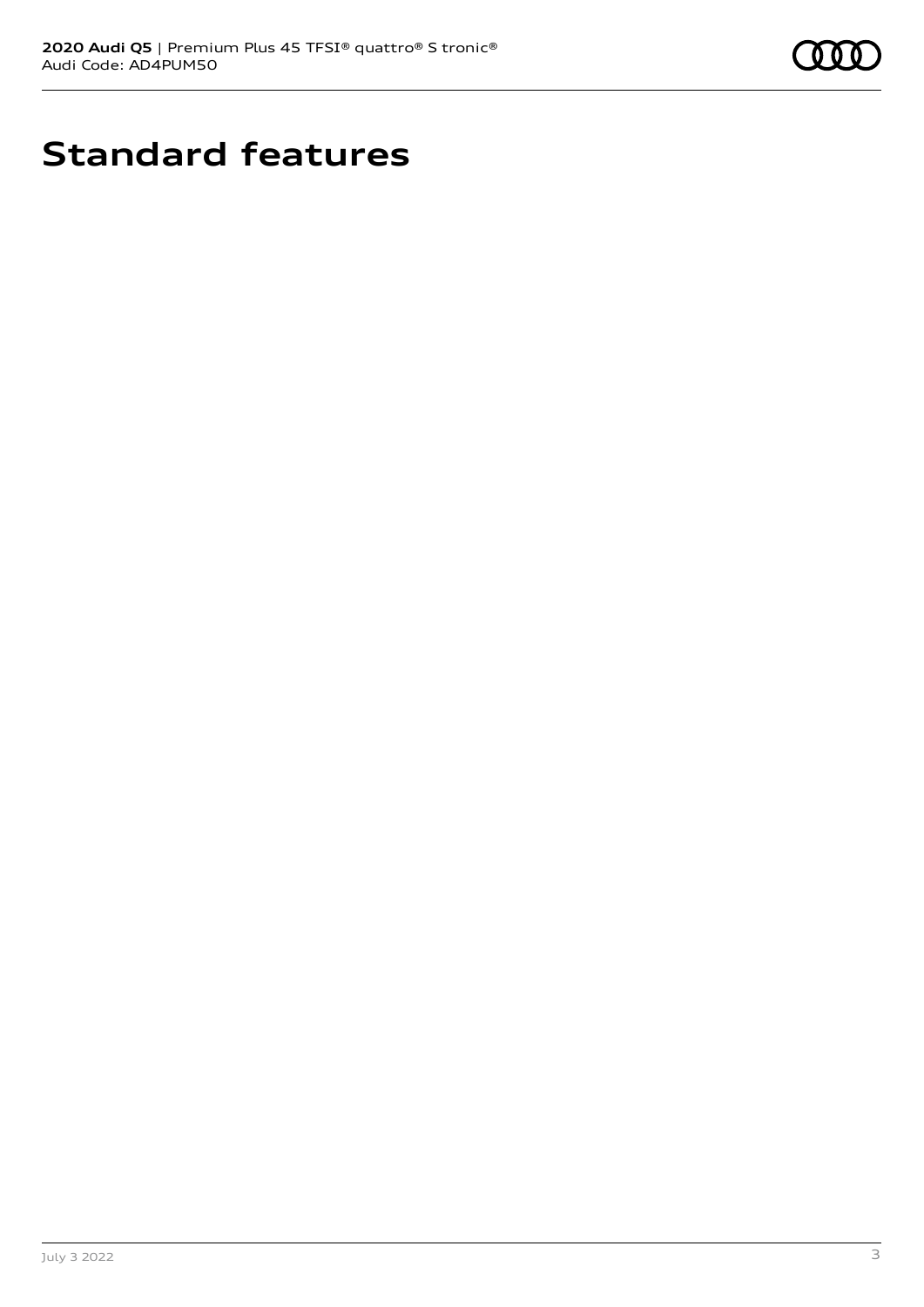# **Dealer remarks**

2020 Audi Q5 45 Premium Plus quattro Black w/Leather Seating Surfaces, All-Weather Floor Mats, Audi Advanced Key, Audi Connect PRIME & PLUS, Audi Phone Box, Audi Pre Sense Rear, Audi Side Assist, Audi Virtual Cockpit, Auto-Dimming Power Folding Exterior Mirrors, Cold Weather Package, Convenience Package, Convenience Plus Package, Driver Seat Memory, Front Door Sills w/Aluminum Inlay, Heated Rear Seats, Heated Steering Wheel, Leatherette Covered Center Console & Door Armrests, LED Headlights, Panoramic Sunroof, Premium Plus Package, Radio: MMI Navigation Plus w/MMI Touch, SiriusXM All Access Service, USB Charge Ports for Rear Seats, Wheels: 19" 5-Spoke Dynamic Design Partly Polished. Certified. CARFAX One-Owner. Audi Certified pre-owned Details:

\* Includes 24/7 Roadside Assistance emergency towing, collision, jump start, flat tire change, emergency fuel service, lock-out service, extrication service, Audi assist, CARFAX Vehicle History Report and SiriusXM satellite radio complimentary 90 day subscription. If Audi New Vehicle Limited Warranty (NVLW) coverage remains at time of CPO purchase, CPO Limited Warranty Coverage commences upon expiration of NVLW and continues until 5 years from vehicle's original in-service date with no mileage limitation. If NVLW coverage has expired at time of CPO purchase, CPO Limited Warranty coverage commences at time of purchase and continues for 12 months with no mileage limitation. Limited warranty is transferable between private parties.

- \* Vehicle History
- \* 300+ Point Inspection
- \* Warranty Deductible: \$0
- \* Transferable Warranty

\* Limited Warranty: 12 Month/Unlimited Mile beginning after new car warranty expires or from certified purchase date

\* Roadside Assistance

22/28 City/Highway MPG Awards:

\* 2020 KBB.com Best Buy Awards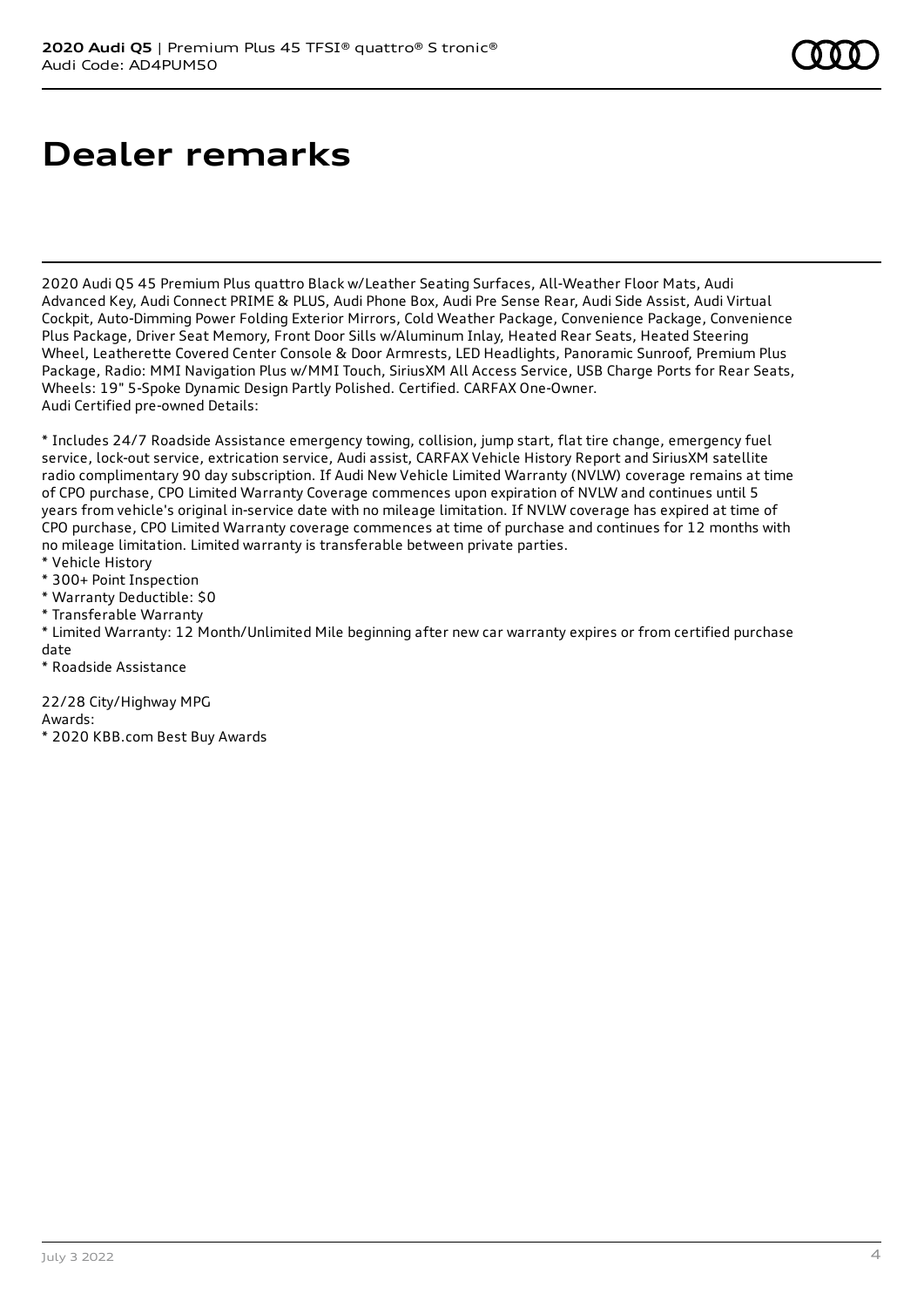# **Technical Specifications**

### **Engineering | Performance**

| Engine type                                 | 2.0-liter four-cylinder                            | Steering type                              | Electromechanical power steering                                     |
|---------------------------------------------|----------------------------------------------------|--------------------------------------------|----------------------------------------------------------------------|
| Power Level                                 | 45                                                 |                                            | system                                                               |
| Displacement                                | 2.0 l                                              | Turning diameter, curb- 38.4 ft<br>to-curb |                                                                      |
| Max. output ps/hp                           | 248 @ rpm                                          | Steering ratio                             | 15.8:1                                                               |
| Towing capacity                             | 4,400-lb lb                                        |                                            |                                                                      |
| Torque                                      | 273 lb-ft@rpm                                      | Suspension                                 |                                                                      |
| Valvetrain                                  | 16-valve DOHC with Audi valvelift<br>system        | Front axle                                 | Five-link front suspension                                           |
| Acceleration (0 - 60<br>mph)                | 5.9 seconds seconds                                | Rear axle                                  | Five-link rear suspension                                            |
| Engine block                                | Cast-iron                                          |                                            |                                                                      |
| Induction/fuel injection Turbocharged/TFSI® |                                                    | <b>Brakes</b>                              |                                                                      |
| Cylinder head                               | Aluminum-alloy                                     | Front brakes                               | 13.3 (ventilated disc) in                                            |
| stroke                                      | Displacement/Bore and 1,984/82.5 x 92.8 cc/mm      | Rear brakes                                | 13.0 (ventilated disc) in                                            |
| Top track speed                             | 130 mph mph                                        | <b>Body</b>                                |                                                                      |
| <b>Electrical system</b>                    |                                                    | Material                                   | Multi-material body construction<br>(steel and aluminum composition) |
| Alternator                                  | 110-150 A                                          |                                            |                                                                      |
| Battery                                     | 420 A/75 Ah                                        | <b>Warranty   Maintenance</b>              |                                                                      |
| Transmission   Drivetrain                   |                                                    | Warranty                                   | 4-year/50,000-mile Audi New<br>Vehicle Limited Warranty              |
| Drivetrain type                             | quattro® all-wheel drive with ultra®<br>technology |                                            |                                                                      |

**Steering**

Transmission Seven-speed S tronic® dual-clutch

automatic transmission

### **(1/2)**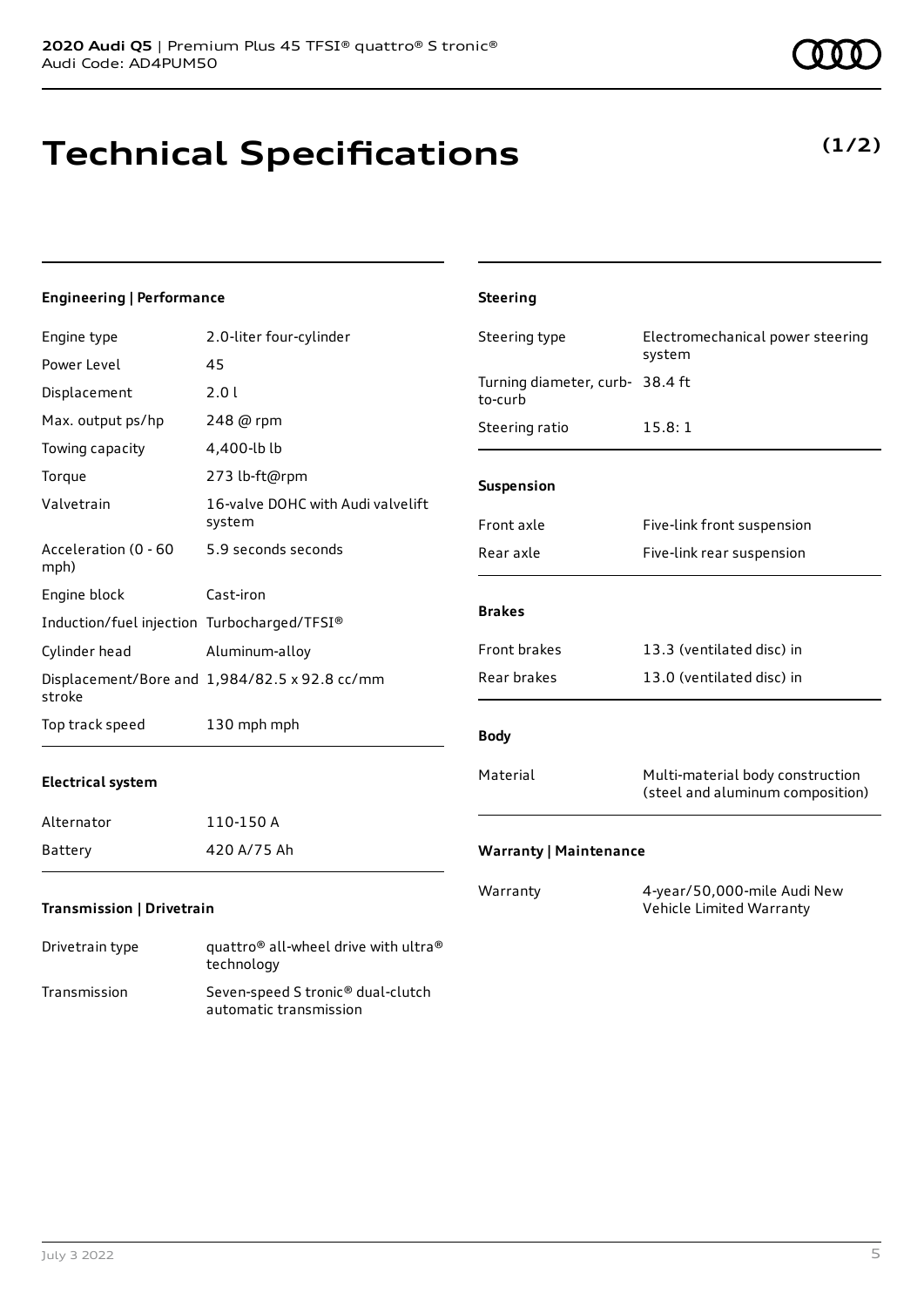# **Technical Specifications**

### **Exterior Measurements**

| Height                           | 65.3 in    |
|----------------------------------|------------|
| Overall width without<br>mirrors | 74.5 in    |
| Length                           | 183.6 in   |
| Wheelbase                        | $111.0$ in |
| Drag coefficient                 | 0.32 Cw    |
| Overall width with<br>mirrors    | 84 3 in    |
| Track rear                       | 63.3 in    |
| Track front                      | 63.6 in    |
| Curb weight                      | 4045 lb    |
| Ground clearance,<br>loaded      | 8.2 in     |

### **Interior measurements**

| Seating capacity                          | 5                      |
|-------------------------------------------|------------------------|
| Shoulder room, rear                       | 56.5 in                |
| Head room with front<br>sunroof           | 40.2 in                |
| Leg room, rear                            | 37.8 in                |
| Shoulder room, front                      | 57.7 in                |
| Head room with rear<br>sunroof            | 37.7 in                |
| Head room, rear                           | 39.3 in                |
| Leg room, front                           | 41.0 in                |
| Head room, front                          | 41.7 in                |
| Cargo volume, rear<br>seatbacks up/folded | 25.1/53.1 cu ft, cu ft |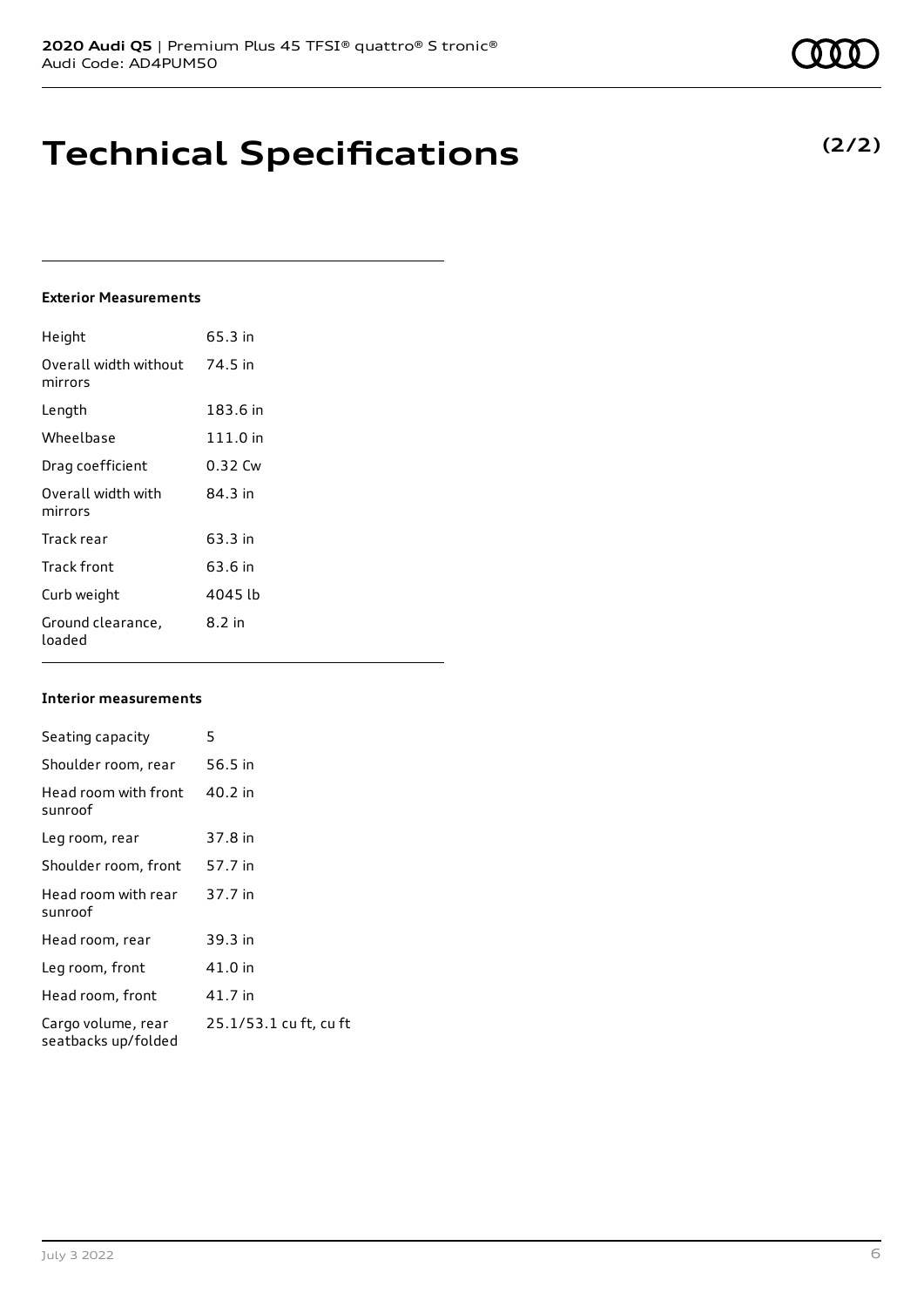### **Consumption- and emission**

### **Consumption by NEDC**

| urban       | 22 mpg |
|-------------|--------|
| extra-urban | 28 mpg |
| combined    | 24 mpg |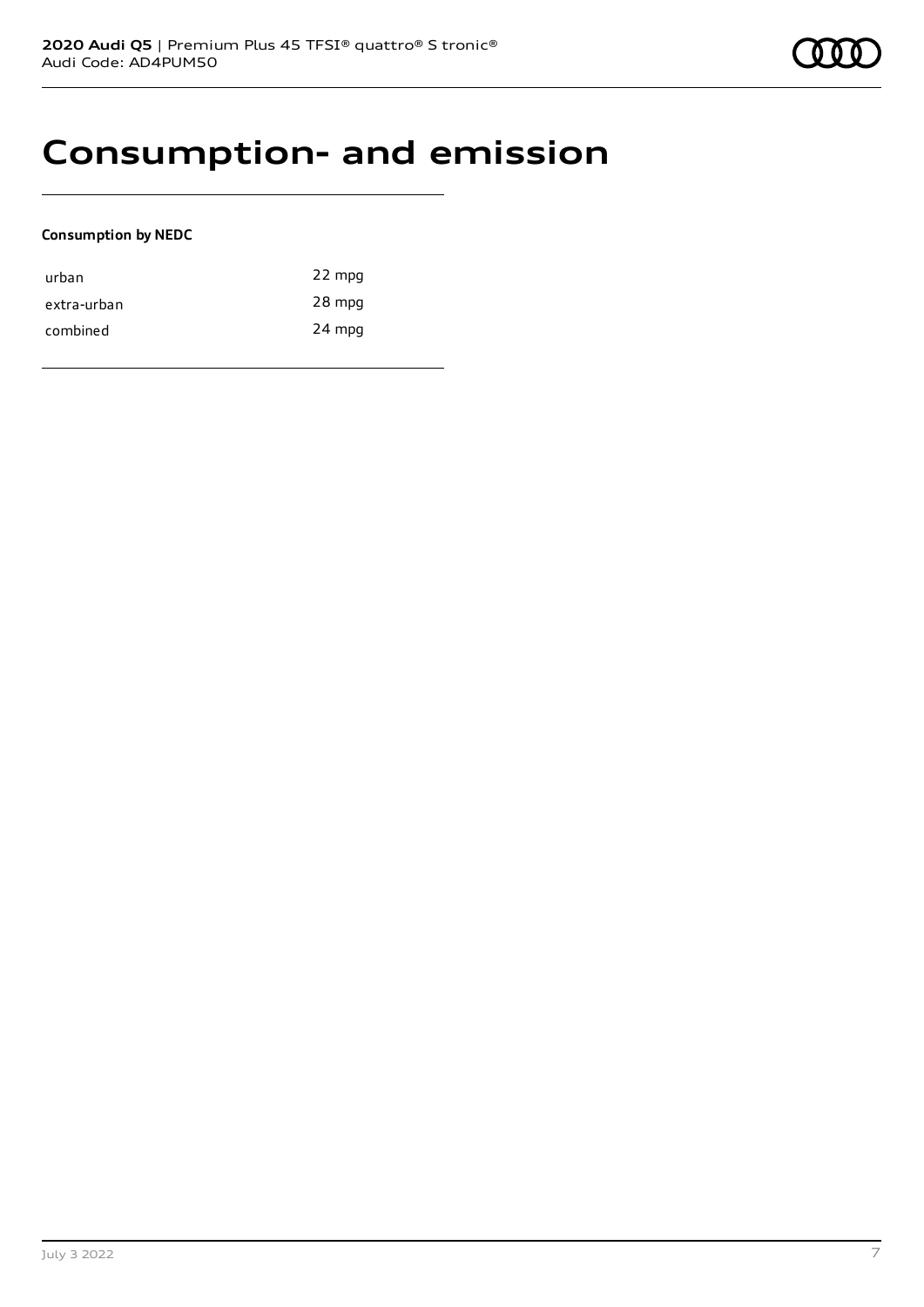## **Contact**

Dealer **Audi Nyack**

127 Route 59 10960 Nyack NY

Phone: 8453537300 FAX: 8453533956

www: [https://www.audinyack.com](https://www.audinyack.com/)